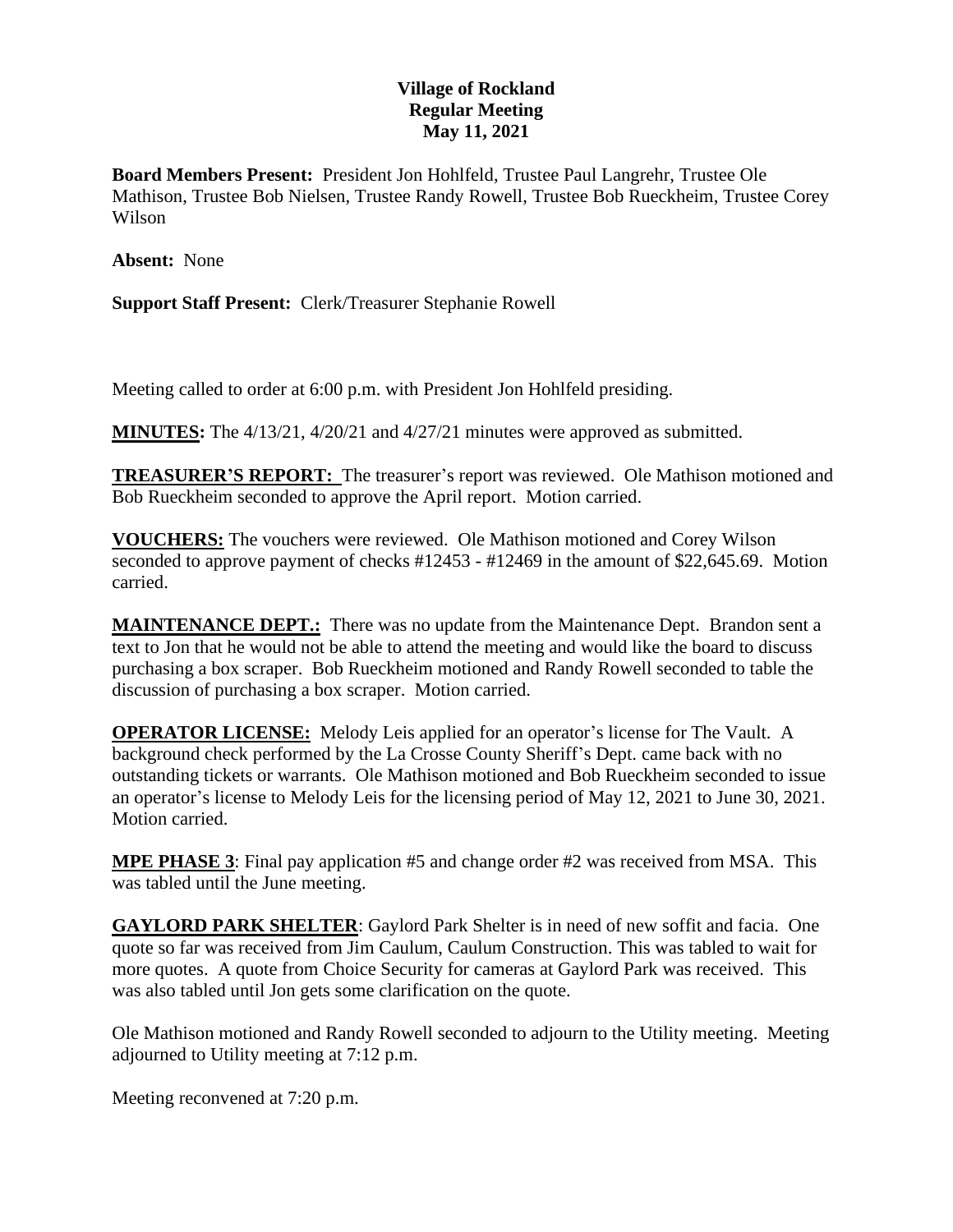Bob Rueckheim motioned and Corey Wilson seconded to adjourn to closed session pursuant to Wis. State Statute 19.85(1)(c) to discuss employment matters. Motion carried. Meeting adjourned to closed session at 7:21 p.m.

Meeting reconvened at 7:55 p.m.

Ole Mathison motioned and Randy Rowell seconded to conduct employee interviews on May 17<sup>th</sup>, 2021. Motion carried.

**ADJOURNMENT**: Ole Mathison motioned and Corey Wilson seconded to adjourn the meeting. Meeting adjourned at 8:01 p.m.

Respectfully submitted,

Stephanie Rowell Village Clerk